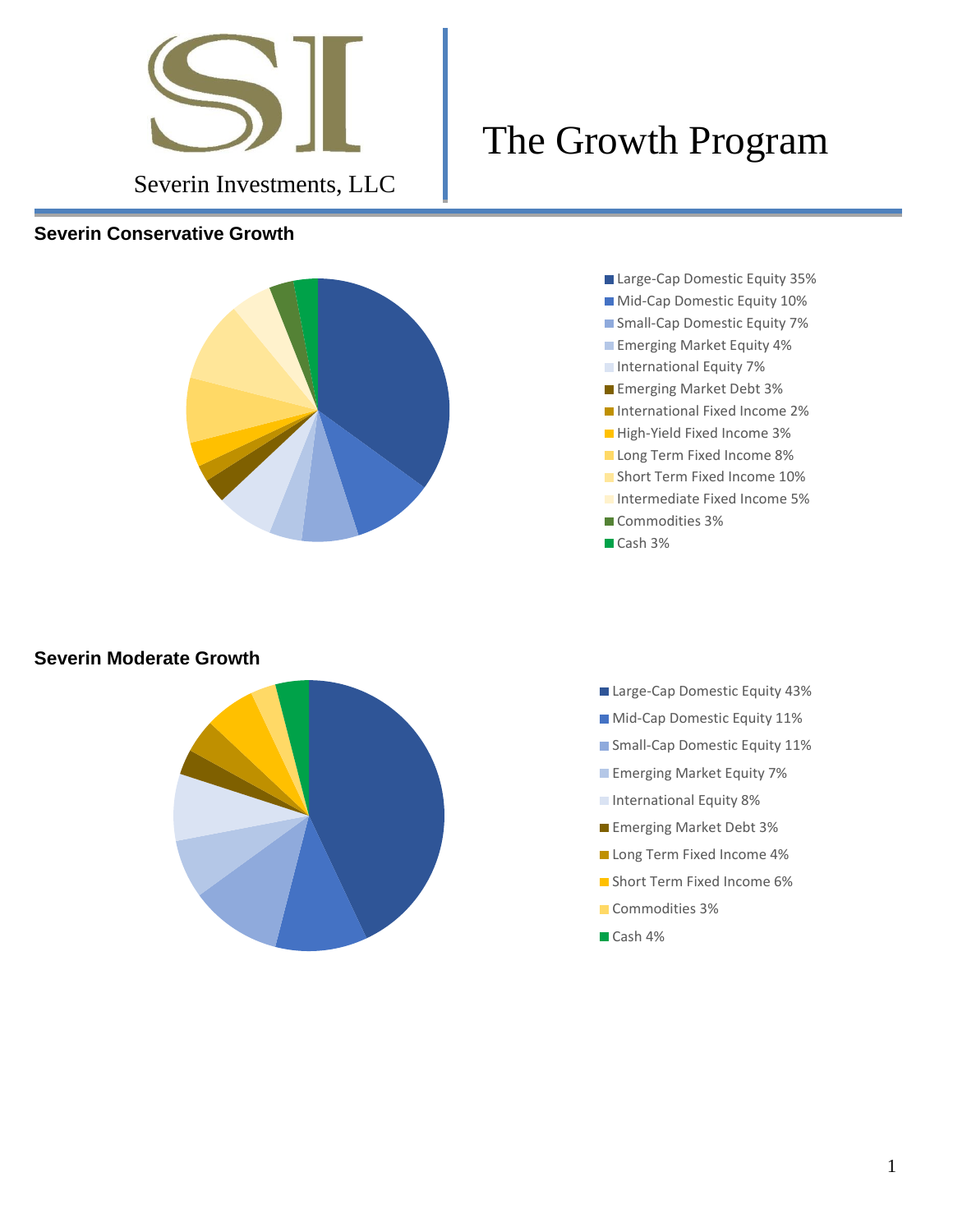# **Severin Long-Term Growth**



## **Positioning**

The Growth Program combines Severin Investments advice into single turnkey solution. Our guidance on strategic asset allocation (how much in stock, bonds, etc.) is combined with the investment insight of our strategy team to determine our recommended portfolio allocation. We then apply our investment analysis talent to the selection of what we believe to be the best possible assets to put within that targeted allocation. The end result is a portfolio that we think not only aligns with our client's investment goals and risk tolerance, but also seeks to capitalize on the valuation opportunities presented by the market.

## **Strategic Benchmarks**

The Sector Rotation Strategies- portfolios are designed to meet investor needs for diversified portfolio strategieswith defined risk objectives. Three portfolio models are offered: Conservative Growth, Moderate Growth, and Long Term Growth. Each model is built around a targeted strategic asset allocation, with explicit recommendations for how much of a client's portfolio should be in large cap stocks, mid and small cap stocks, high-grade bonds, etc. These targeted allocations are based upon as analysis of the risk and return for the various asset classes.

# **Disciplined Judgment**

The strategies allocation targets for these portfolios provide a benchmark against which they will be managed. However, these strategic targets are based upon long-term averages and we recognize that the world is not always average. For example, when interest rates are significantly lower than their long-term averages, we may decide that our investors should have a lower-than-average weighting in bonds. To help reduce risk, however, we will generally keep our asset class weightings within plus or minus 10% of the strategic benchmarks.

# **Our Best Asset Selection**

These portfolios encompass the collective equity and fixed income selection capabilities of our Portfolio Managers. We may use closed-end or exchange traded funds to implement a tactical tilt or to enhance exposure to sectors or industries. In fixed income, we may use them to add value through sector swaps, such as moving out of Treasury bonds and into corporate when we believe the time is right. Through these assets, we intend to make portfolio adjustments in an effort to capitalize on fast-moving markets, something we could not do with small blocks of individual bonds. We will also employ closed-end and exchange-traded funds in the international and emerging markets equity asset classes. Through these structures, we will attempt to capitalize on opportunities across different overseas markets without the additional expense of trading on overseas exchanges.

# **The Right Direction for Today's Investors**

The difficult market conditions of recent years have reiterated the need for careful investment planning and diversified portfolio strategies. Recent experience has also reminded us that markets sometimes go to extremes, and that disciplined judgment is a necessary part of any investment plan. Through the Growth Program, we seek to provide portfolio strategies that ensure that these lessons are applied to the management of your money, and that the collective resources of Severin Investments work toward your investment success

The asset allocations in the Growth portfolios are subject to change due to varying market conditions.